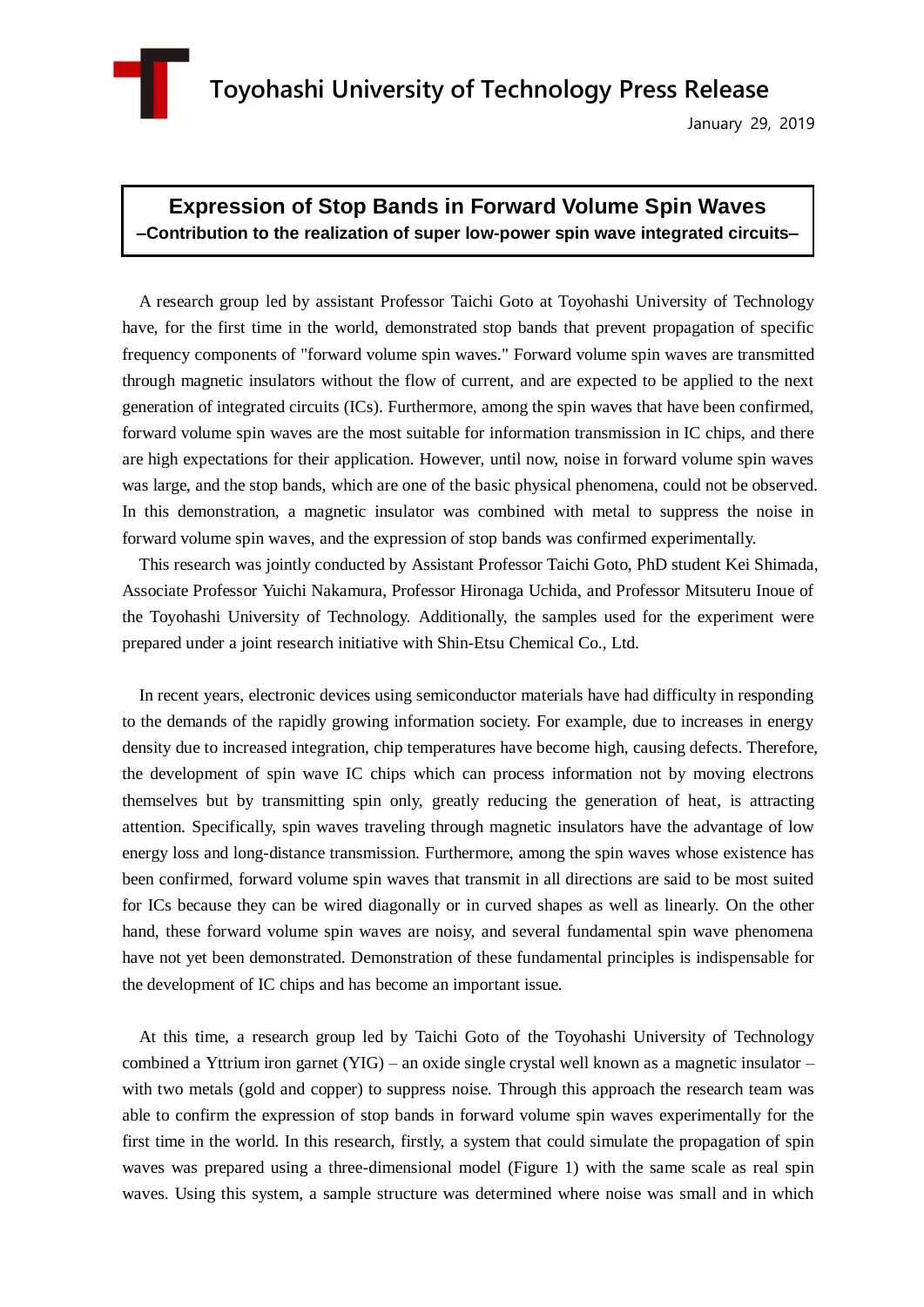"stop bands," which are one of the fundamental spin wave phenomena, would be expressed. A stop band is a phenomenon that does not allow spin wave components of a specific frequency to pass through, and stop bands are also expressed in other waves such as electromagnetic waves including light. Next, samples were made to be as close as possible to the simulation. Figure 2 shows a sample prepared using materials from Shin-Etsu Chemical Co., Ltd. Both ends of the yttrium-iron garnet (which was processed into a wire shape) were covered with gold film to suppress noise generation, and by arranging a copper film in stripes like a pedestrian crossing, the research team tried to hinder the propagation of specific frequencies. Spin waves of various frequencies were passed through this sample and the transmission characteristics were measured. As a result, stop bands were expressed as shown in Figure 3. By comparing with the characteristics of samples without stripe-arranged copper, it can be seen that the expression of stop bands is due to the stripe-arranged copper. Also, the experimental results and the calculation results are in good agreement. From this, the results can be predicted by simulation before experiment, leading to the potential for efficient spin wave IC development.

The promising results of this research can be used for applications such as spin wave filters in spin wave IC chips in the future. In addition, they can also be used to slow down the transmission speed of spin waves and to control the direction of travel, contributing to the development of smaller chips capable of more dense information processing.

Funding agency: JST PRESTO Number JP JPR 1524 JSPS KAKENHI Nos. 17K19029, 16H04329, 26220902

## Article information:

Taichi Goto, Kei Shimada, Yuichi Nakamura, Hironaga Uchida and Mitsuteru Inoue, "One-dimensional magnonic crystal with Cu stripes for forward volume spin waves", Physical Review Applied, 10.1103/PhysRevApplied.11.014033, (2019). <https://link.aps.org/doi/10.1103/PhysRevApplied.11.014033>

Further information Toyohashi University of Technology 1-1 Hibarigaoka, Tempaku, Toyohashi, Aichi Prefecture, 441-8580, JAPAN Inquiries: Committee for Public Relations E-mail:<press@office.tut.ac.jp>

Toyohashi University of Technology founded in 1976 as a National University of Japan is a research institute in the fields of mechanical engineering, advanced electronics, information sciences, life sciences, and architecture.

Website:<https://www.tut.ac.jp/english/>